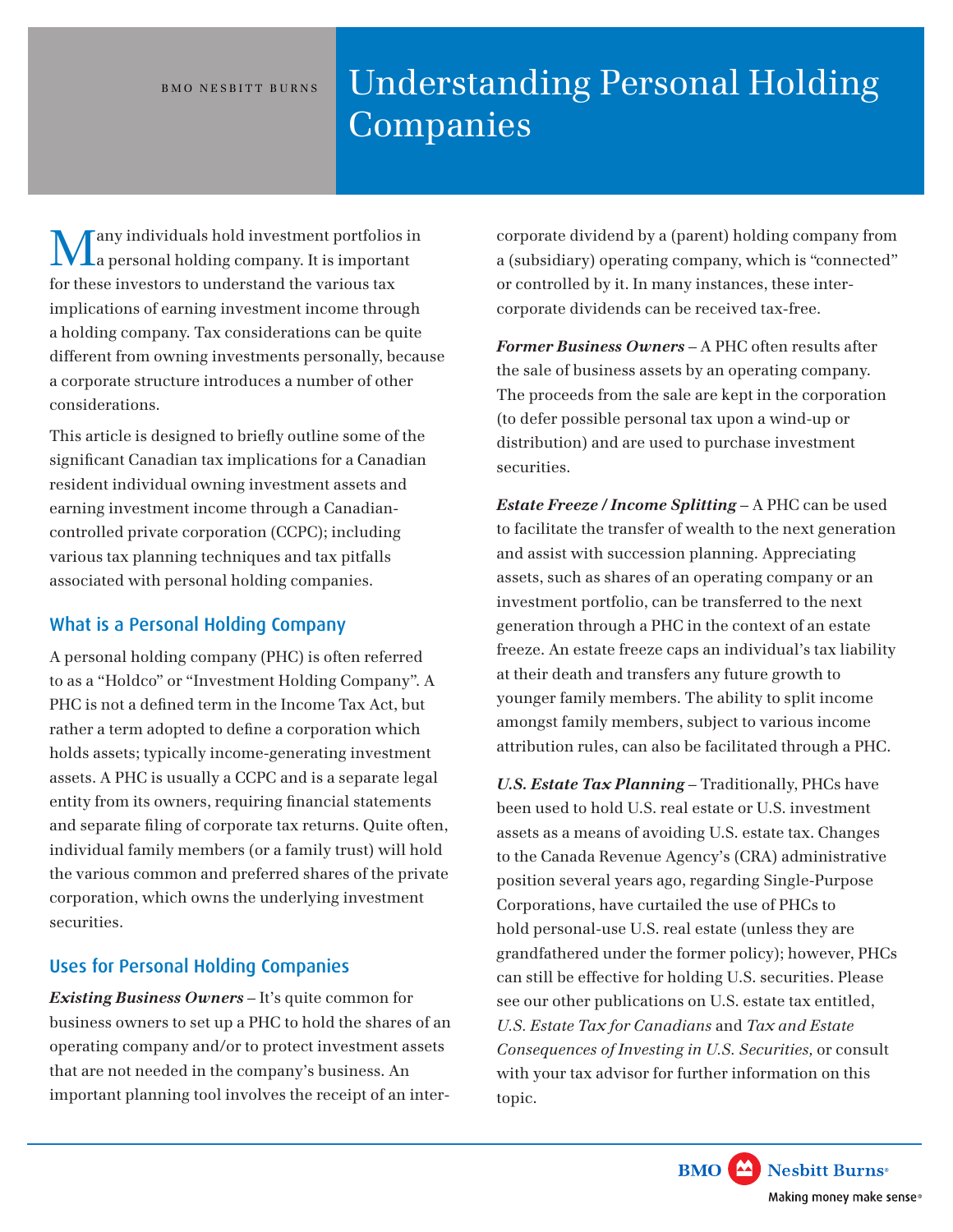*Incorporated Professionals* – Many professionals, including doctors, lawyers and accountants, incorporate their practices for tax deferral opportunities and other benefits of incorporation. Where allowable, they may use PHCs as part of this structure to hold any assets not needed for use directly in their practice.

*Other Non-Tax Reasons* – There may be other non-tax benefits of using a corporate structure, such as limited liability protection, creditor protection, confidentiality or the indefinite continuity offered by a corporation. In some provinces, PHCs can pass under a separate Will to reduce probate tax.

## **Disadvantages**

Notwithstanding the possible tax and other benefits of a corporate structure, a corporation introduces additional complexity and requires additional set-up and ongoing costs; such as costs to prepare annual financial statements, corporate tax returns and maintain corporate registers. Any losses realized in a corporation are only available to offset other income earned by the business. Finally, because a PHC introduces an additional level of tax (i.e., corporate tax on the income earned by the PHC), in addition to any personal income tax on distributions from the PHC, double-taxation of the underlying income may result. This is an important consideration and is discussed in more detail in the *Potential Double Taxation* section of this report.

Although it is generally possible to transfer assets to a corporation on a tax-deferred, rollover basis (in exchange for shares of the corporation), the wind-up or distribution of corporate assets to the shareholder(s) is more complicated and may entail both corporate and personal tax costs.

#### Canadian Investment Income - Corporate Versus Personal Tax Rates - 2014

| Province | <b>Income Type</b> | <b>CCPC Corporate</b><br>Tax Rates % | <b>Top Marginal</b><br><b>Personal Tax</b><br>Rates |
|----------|--------------------|--------------------------------------|-----------------------------------------------------|
| Alberta  | Interest           | 44.67                                | 39.00                                               |
|          | Eligible Dividends | 33.33                                | 19.29                                               |
|          | Capital Gains      | 22.34                                | 19.50                                               |
| B.C.     | Interest           | 45.67                                | 45.80                                               |
|          | Eligible Dividends | 33.33                                | 28.68                                               |
|          | Capital Gains      | 22.84                                | 22.90                                               |
| Manitoba | <b>Interest</b>    | 46.67                                | 46.40                                               |
|          | Eligible Dividends | 33.33                                | 32.26                                               |
|          | Capital Gains      | 23.34                                | 23.20                                               |
| N.B      | <b>Interest</b>    | 46.67                                | 46.84                                               |
|          | Eligible Dividends | 33.33                                | 27.35                                               |
|          | Capital Gains      | 23.34                                | 23.42                                               |
| Nfld.    | <b>Interest</b>    | 48.67                                | 42.30                                               |
|          | Eligible Dividends | 33.33                                | 22.47                                               |
|          | Capital Gains      | 24.34                                | 21.15                                               |
| N.W.T    | <b>Interest</b>    | 46.17                                | 43.05                                               |
|          | Eligible Dividends | 33.33                                | 22.81                                               |
|          | Capital Gains      | 23.09                                | 21.53                                               |
| N.S.     | <b>Interest</b>    | 50.67                                | 50.00                                               |
|          | Eligible Dividends | 33.33                                | 36.06                                               |
|          | Capital Gains      | 25.34<br>25.00                       |                                                     |
| Nunavut  | <b>Interest</b>    | 46.67                                | 40.50                                               |
|          | Eligible Dividends | 33.33                                | 27.56                                               |
|          | Capital Gains      | 23.34                                | 20.25                                               |
| Ontario  | Interest           | 46.17                                | $46.41^{(1)}$                                       |
|          | Eligible Dividends | 33.33                                | $29.52^{(1)}$                                       |
|          | Capital Gains      | 23.08                                | $23.21^{(1)}$                                       |
| P.E.I    | Interest           | 50.67                                | 47.37                                               |
|          | Eligible Dividends | 33.33                                | 28.70                                               |
|          | Capital Gains      | 25.34                                | 23.69                                               |
| Quebec   | Interest           | 46.57                                | 49.97                                               |
|          | Eligible Dividends | 33.33                                | 35.22                                               |
|          | Capital Gains      | 23.29                                | 24.98                                               |
| Sask.    | Interest           | 46.67                                | 44.00                                               |
|          | Eligible Dividends | 33.33                                | 24.81                                               |
|          | Capital Gains      | 23.34                                | 22.00                                               |
| Yukon    | Interest           | 49.67                                | 42.40                                               |
|          | Eligible Dividends | 33.33                                | 15.93 to 19.29                                      |
|          | Capital Gains      | 24.84                                | 21.20                                               |

**BMO** Nesbitt Burns<sup>®</sup>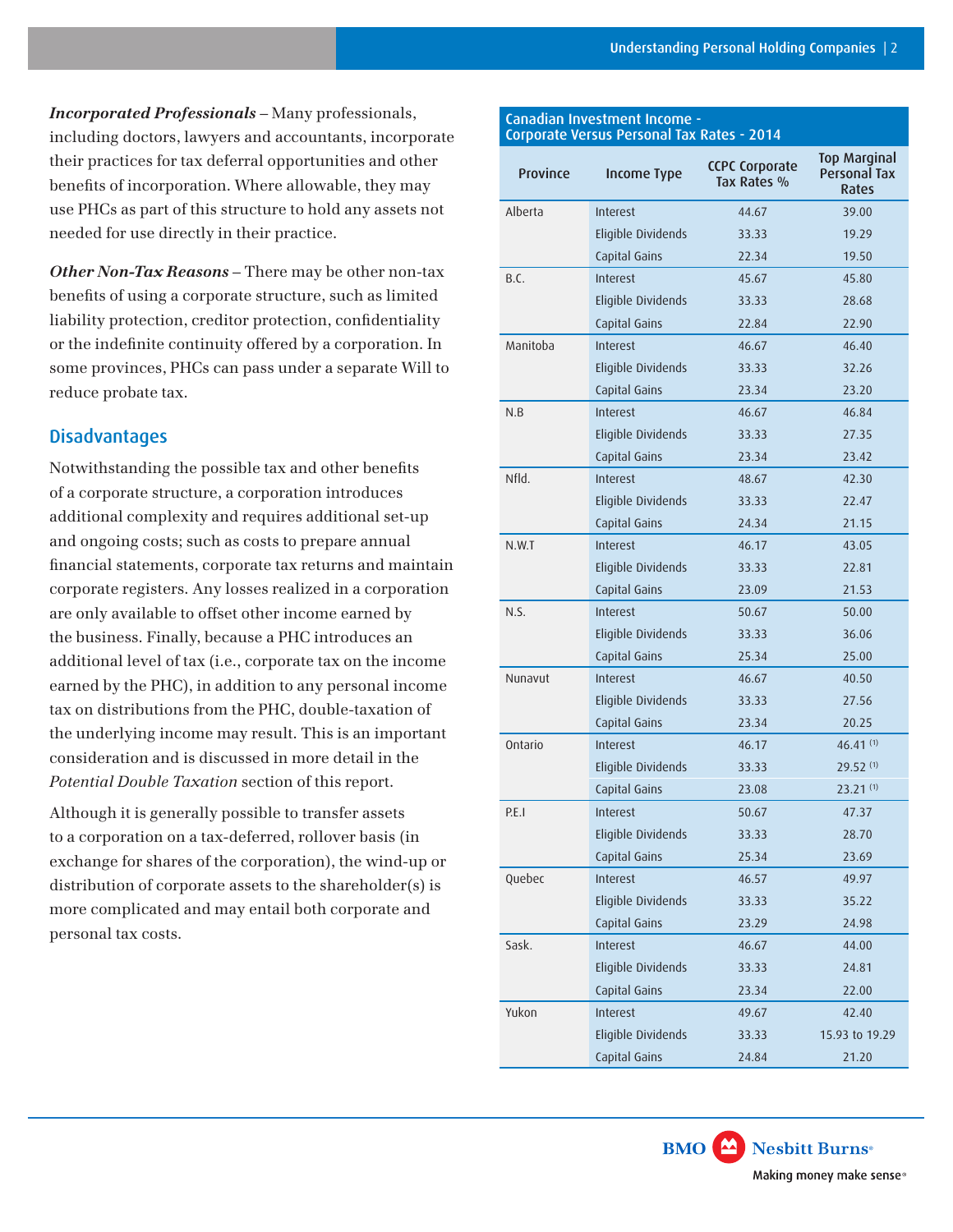\*Includes both federal and provincial rates, as of November 2013. (1) The Ontario government's 2012 budget introduced an additional surtax on high taxable incomes which took effect July 1, 2012, but is scheduled to be eliminated once the budget is balanced (expected to be in 2017/2018). The impact of this 2% surtax in 2014 on personal taxable incomes exceeding \$509,000 (to be indexed from 2013) is as follows:

| <b>Top Marginal Tax Rate</b>    |        |                              |  |  |
|---------------------------------|--------|------------------------------|--|--|
| Salary & Interest Capital Gains |        | Eligible<br><b>Dividends</b> |  |  |
| 49.53%                          | 24.77% | 33.82%                       |  |  |

## Taxation of Investment Income in PHCs

The investment income earned on assets in a PHC is taxed in the corporation, which must file an annual corporate income tax return. Many people still believe that they will save taxes by holding their investment securities in a PHC, as opposed to holding them personally. In the early 1990s, the personal marginal tax rates in many provinces were considerably higher than corporate income tax rates. Therefore, high income individuals who had significant investment assets, and did not need the annual income, could save taxes by moving the assets to a PHC.

This all changed in the mid-1990s when corporate tax rates rose and personal tax rates began to fall. The preceding table entitled *Canadian Investment Income - Corporate Versus Personal Tax Rates,* shows the 2014 corporate and personal tax rates on investment income for all provinces and territories. As you can see, the corporate tax rates are higher than the personal tax rates for all investment income with the exception of Quebec; interest and capital gain income earned in Ontario, British Columbia and New Brunswick; and eligible dividends earned in Nova Scotia. Accordingly, the deferral benefit formerly associated with earning investment income through a holding company no longer exists in most provinces and territories.

## *Integration*

However, the concept of integration within Canadian tax legislation for CCPCs seeks to make an individual indifferent between earning investment income personally, or indirectly through a PHC. This is a concern since an individual earning investment income directly pays only one level of taxation, whereas someone earning investment income through a corporation will pay tax at two levels (i.e., corporate tax on the investment income earned in the corporation and personal tax on the distribution of the after-tax income to the individual shareholder; which is typically received as a dividend). Integration attempts to equalize the ultimate tax paid in either scenario. Through the use of various corporate tax accounts, such as the Capital Dividend Account (CDA) and Refundable Dividend Tax on Hand (RDTOH), as well as other tax mechanisms (e.g. dividend tax credit, and dividend refund), distributions from a PHC may result in a refund of corporate tax previously paid and/ or will be subject to a reduced personal rate of taxation as partial compensation for this high initial corporate tax paid. This integration methodology seeks to equalize the aggregate amount of corporate and personal tax paid in a PHC structure, with the level of tax paid for investment income earned personally that is subject to only one level of taxation.

However, the integration system is imperfect and may break down such that a pre-payment of tax or a tax cost from double-taxation may result; particularly on higher-taxed investment income. As a result of the higher 2014 tax rates on ineligible dividend income, the tax cost of earning investment income through a PHC has increased for 2014. Depending on the relevant provincial personal and corporate tax rates, this tax cost is generally 3 - 4 percent on interest income, but ranges as high as 6 percent (PEI and Manitoba) and may be significant on foreign investment income that is also subject to foreign withholding tax at source.

## Shareholder Taxable Benefits

A common problem with the PHC structure is that an individual often treats the assets owned by the PHC that they control in the same manner as assets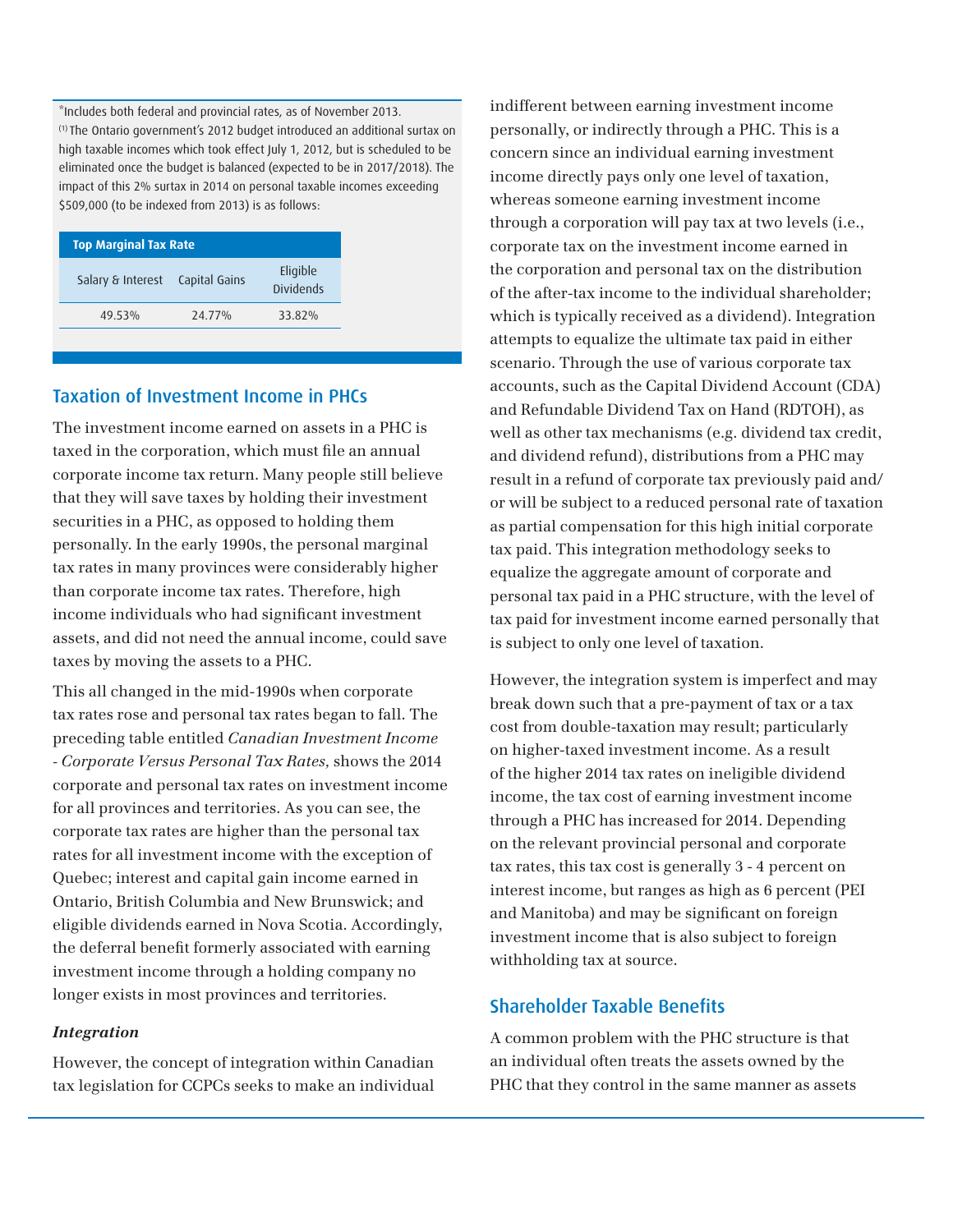held personally. The shareholder fails to appreciate that assets within a PHC are owned by the PHC since it is a separate legal entity; and their entitlements as a shareholder are governed by the terms of the class of shares of the PHC they own.

There are potential negative tax ramifications for the use of corporate property by a shareholder, such as the personal use of real estate owned by a corporation. Potentially more problematic is the use of corporate funds to pay personal expenses, or the creation of shareholder loans from the PHC to the shareholder(s) (or related persons). The existence of such loans can deem the individual shareholder to have received a taxable benefit in the form of an imputed interest benefit (at the CRA's prescribed interest rates) during the period the loan remains outstanding, or the possible inclusion in the shareholder's income of the amount of the loan itself; to the extent it remains unpaid by the individual (or is repaid and subsequently readvanced).

## Distributions from a PHC

In order to avoid the negative tax implications associated with a loan of corporate funds to a shareholder, the PHC should consider more tax-efficient ways of distributing funds to its shareholders for personal use. For example, the following mechanisms could be used to distribute funds from a PHC with minimal or no tax consequences:

## *Repayment of Shareholder Loan*

A loan to the PHC from a shareholder can be returned to the shareholder without tax consequences, since the loan was originally contributed to the corporation out of the shareholder's after-tax funds.

## *Paid-Up Capital Reduction*

Paid-Up Capital (PUC) generally represents an amount originally contributed by the shareholder for the shares of the PHC they own. It is calculated separately for each class of shares issued.

Because these amounts were originally contributed out of the shareholder's after-tax funds, the tax PUC can

generally be returned tax-free on a PUC reduction or share redemption.

#### *Capital Dividend Account (CDA)*

The CDA represents the cumulative non-taxable portion of net capital gains/losses and certain other amounts (such as life insurance proceeds) received by a corporation. It is an important component of tax integration.

Distribution of the CDA allows for the tax-free flowthrough of certain amounts that would be non-taxable if the shareholder had received them directly.

Since CDA represents the cumulative balance at a point in time, it is generally beneficial to distribute whenever a significant positive balance exists.

## *Taxable Dividends*

The payment of a taxable dividend by a PHC to its shareholder(s) may cause a refund of corporate tax to the PHC accumulated in the RDTOH notional tax account. This dividend refund could exceed the personal tax payable by the individual on the dividend, especially in light of the lower personal tax rates for eligible dividends. However, in many provinces the personal tax payable on ineligible dividends to a top tax bracket individual will exceed the dividend refund to the corporation, especially in light of the higher tax rates on ineligible dividends beginning in 2014. See our publication entitled Eligible Dividends, for more information on the current dividend tax rates.

#### *Insurance Strategy*

Often a PHC holds a significant balance of cash, particularly following the sale of business assets. If it is likely that the shareholder has no need or intention of accessing these funds during their lifetime, such that the PHC assets will form part of their estate, a possible insurance strategy may exist. Briefly stated, this strategy involves the purchase of permanent life insurance with corporate funds to take advantage of the tax-deferred growth of the insurance, and potential use of a capital dividend account in the PHC at death to facilitate a tax-efficient distribution of the corporate assets to heirs.